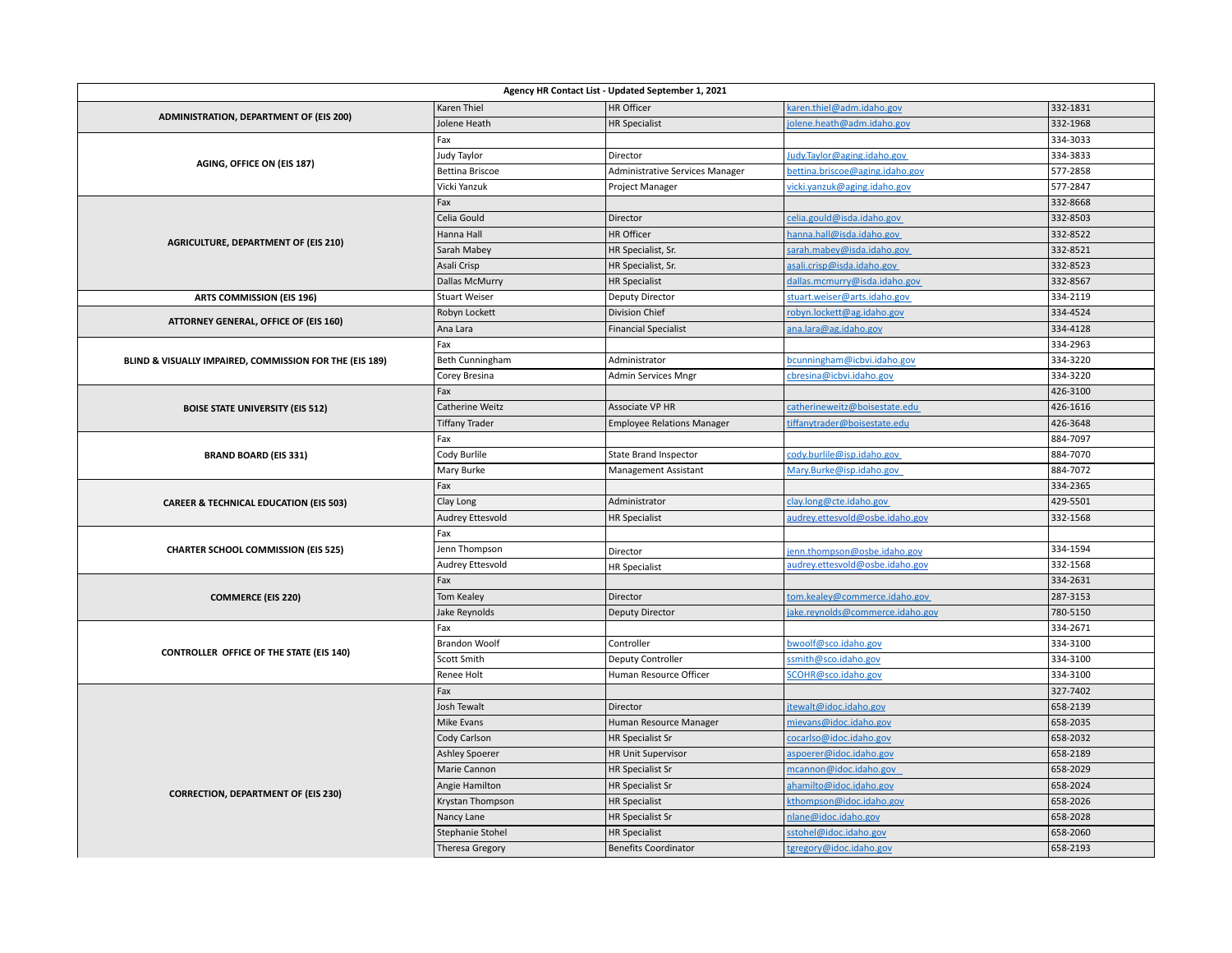|                                                                                 | Maggie Garcia          | <b>HR Associate</b>                | magarcia@idoc.idaho.gov            | 658-2022 |
|---------------------------------------------------------------------------------|------------------------|------------------------------------|------------------------------------|----------|
|                                                                                 | <b>Brian Wilkerson</b> | <b>HR Associate</b>                | bwilkers@idoc.idaho.gov            | 658-2190 |
|                                                                                 | Donna Fox              | HR Associate                       | dfox@idoc.idaho.gov                | 658-2026 |
|                                                                                 | Christine Pisani       | <b>Executive Director</b>          | christine.pisani@icdd.idaho.gov    | 334-3417 |
| COUNCIL ON DEVELOPMENTAL DISABILITIES (EIS 270)                                 | Trisha Hammond         |                                    | trisha.hammond@icdd.idaho.gov      | 334-2178 |
|                                                                                 | Fax                    |                                    |                                    | 854-3041 |
| DRUG POLICY, OFFICE OF (EIS 198)                                                | Marianne King          | Director                           | marianne.king@odp.idaho.gov        | 854-3043 |
|                                                                                 | Michal Lloyd           | Management Assistant               | michal.lloyd@odp.idaho.gov         | 854-3040 |
|                                                                                 | Fax                    |                                    |                                    | 334-2632 |
| EDUCATION, STATE BOARD OF (EIS 501)                                             | Matt Freeman           | <b>Executive Director</b>          | matt.freeman@osbe.idaho.gov        | 332-1570 |
|                                                                                 | Scott Greco            | <b>Deputy Director</b>             | scott.greco@osbe.idaho.gov         | 332-1577 |
|                                                                                 | Melissa Carleton       | <b>Financial Unit Supervisor</b>   | melissa.carleton@osbe.idaho.gov    | 332-1575 |
|                                                                                 | Audrey Ettesvold       | <b>HR Specialist</b>               | audrey.ettesvold@osbe.idaho.gov    | 332-1568 |
|                                                                                 | Fax                    |                                    |                                    | 334-2228 |
|                                                                                 | Suzy Nesbella          | HR Officer                         | smnesbella@sde.idaho.gov           | 332-6873 |
| <b>EDUCATION, DEPARTMENT OF (EIS 170)</b>                                       | Louie Konkol           | <b>Executive Financial Officer</b> | Idkonkol@sde.idaho.gov             | 332-6874 |
|                                                                                 | Jennifer Donovan       | <b>Administrative Assistant 1</b>  | jdonovan@sde.idaho.gov             | 332-6847 |
|                                                                                 | John Chatburn          | Administrator                      | john.chatburn@oer.idaho.gov        | 332-1671 |
| <b>ENERGY RESOURCES, OFFICE OF (EIS 199)</b>                                    | Marde Mensinger        | <b>Policy Analyst</b>              | marde.mensinger@oer.idaho.gov      | 332-1662 |
|                                                                                 | Fax (HR)               |                                    |                                    | 373-0169 |
|                                                                                 | Jess Byrne             | Director                           | jess.byrne@deq.idaho.gov           | 373-0114 |
|                                                                                 | Sharon Haylett         | HR Officer                         | sharon.haylett@deq.idaho.gov       | 373-0195 |
| <b>ENVIRONMENTAL QUALITY, DEPT OF (EIS 245)</b>                                 |                        |                                    |                                    | 373-0596 |
|                                                                                 | <b>Becky Pearson</b>   | <b>HR Specialist</b>               | becky.pearson@deq.idaho.gov        | 373-0479 |
|                                                                                 | Andrew McConnell       | <b>HR Specialist Sr</b>            | andrew.mcconnell@deq.idaho.gov     | 373-0468 |
|                                                                                 | Carmen Brooks          | <b>Training Specialist</b>         | carmen.brooks@deq.idaho.gov        | 373-0150 |
|                                                                                 | Jeff Korfanta          | HR Office, Admin Assistant         | jeff.korfanta@deg.idaho.gov        | 373-0243 |
|                                                                                 | Fax                    |                                    |                                    | 332-8099 |
| FINANCE, DEPARTMENT OF (EIS 250)<br>FINANCIAL MANAGEMENT, DIVISION OF (EIS 180) | Patti Perkins          | Director                           | patricia.perkins@finance.idaho.gov | 332-8010 |
|                                                                                 | Amber Aberasturi       | <b>HR Specialist</b>               | amber.aberasturi@finance.idaho.gov | 332-8022 |
|                                                                                 | Fax                    |                                    |                                    | 334-2438 |
|                                                                                 | Alex J. Adams          | Administrator                      | alex.adams@dfm.idaho.gov           | 334-3900 |
|                                                                                 | Fax                    |                                    |                                    | 334-2148 |
|                                                                                 | Ed Schriever           | Director                           | Ed.Schriever@idfg.idaho.gov        | 334-3771 |
|                                                                                 | Gina Hodge             | HR Service Integration Mngr        | gina.hodge@idfg.idaho.gov          | 287-2848 |
| FISH AND GAME, DEPARTMENT OF (EIS 260)                                          | <b>Crystal Moerles</b> | <b>HR Specialist Sr</b>            | crystal.moerles@idfg.idaho.gov     | 287-2834 |
|                                                                                 | Rachel Byington        | <b>HR Specialist</b>               | Rachel.byington@idfg.idaho.gov     | 287-2847 |
|                                                                                 | Connie Thelander       | <b>HR Specialist</b>               | connie.thelander@idfg.idaho.gov    | 287-2808 |
|                                                                                 | Jenny Pullara          | Personnel Tech                     | enny.pullara@idfg.idaho.gov        | 287-2807 |
| GOVERNOR, OFFICE OF THE (EIS 181)                                               | Fax                    |                                    |                                    | 334-2438 |
|                                                                                 | David Fulkerson        | <b>State Fiscal Officer</b>        | david.fulkerson@dfm.idaho.gov      | 854-3072 |
|                                                                                 | Fax                    |                                    |                                    | 334-5926 |
| HEALTH AND WELFARE, DEPARTMENT OF (EIS 270)                                     | Dave Jeppesen          | Director                           | dave.jeppesen@dhw.idaho.gov        | 334-5500 |
|                                                                                 | Monica Young           | <b>HR Manager</b>                  | Monica.Young@dhw.idaho.gov         | 334-5725 |
|                                                                                 | Heidi Graham           | Civil Rights & Privacy             | heidi.graham@dhw.idaho.gov         | 334-5617 |
|                                                                                 | Jennifer Hannah        | <b>Classification &amp; Comp</b>   | ennifer.hannah@dhw.idaho.gov       | 334-6615 |
|                                                                                 | Fax                    |                                    |                                    | 334-3778 |
| HISPANIC AFFAIRS COMMISSION (EIS 441)                                           | Margie Gonzalez        | Director                           | margie.gonzalez@icha.idaho.gov     | 334-3776 |
|                                                                                 | Juan Saldana           | Tech Records Specialist 2          | juan.saldana@icha.idaho.gov        | 334-3776 |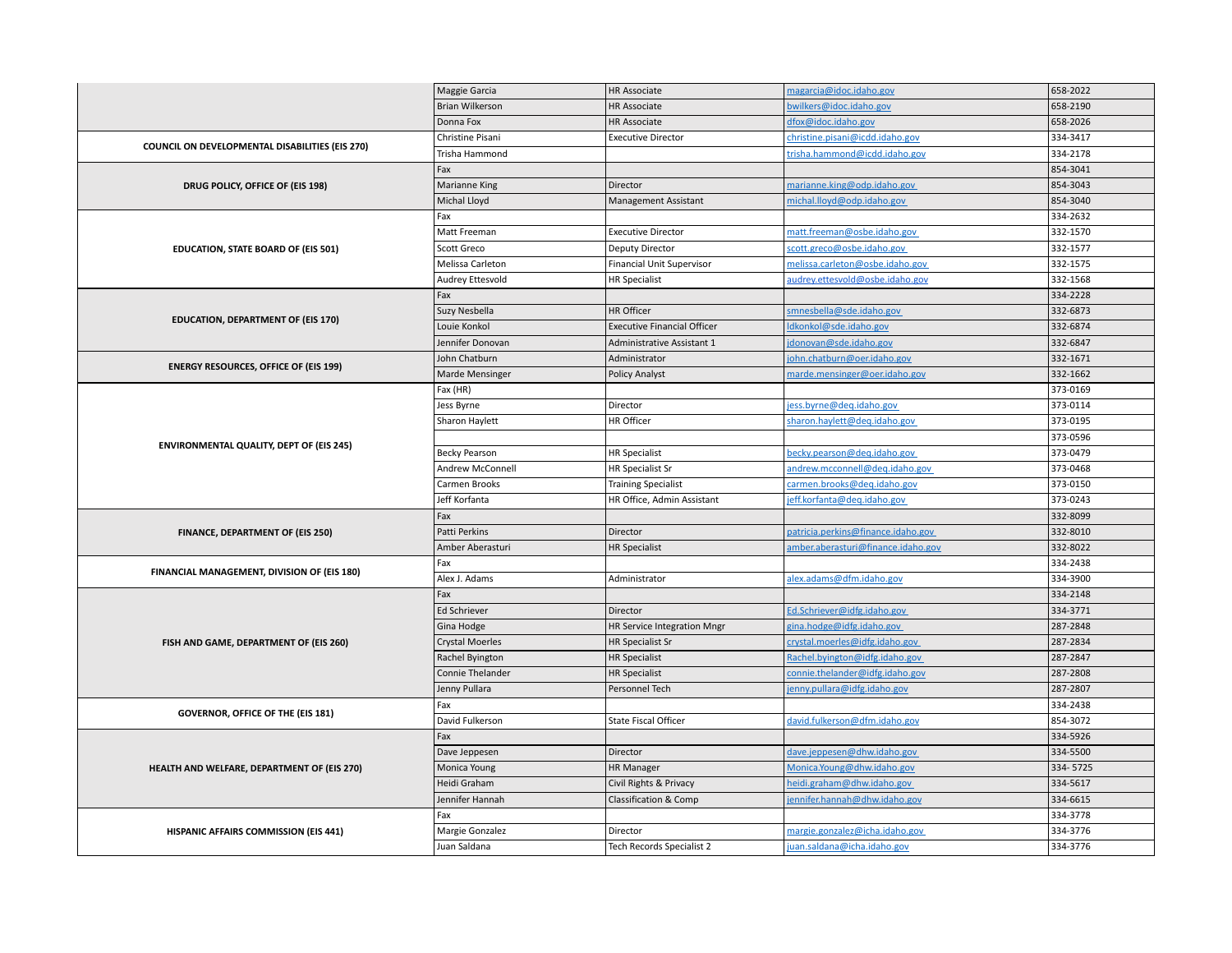|                                               | <b>HISTORICAL SOCIETY (EIS 522)</b>                  | Fax                     |                               |                                      | 334-2774       |
|-----------------------------------------------|------------------------------------------------------|-------------------------|-------------------------------|--------------------------------------|----------------|
|                                               |                                                      | Janet Gallimore         | <b>Executive Director</b>     | anet.gallimore@ishs.idaho.gov        | 334-2682       |
|                                               |                                                      | Patricia Hoffman        | <b>Management Assistant</b>   | patricia.hoffman@ishs.idaho.gov      | 334-2682       |
|                                               |                                                      | Annette Polidori        | Human Resources               | annette.polidori@ishs.idaho.gov      | 514-2305       |
|                                               |                                                      | Fax                     |                               |                                      | 854-3088       |
|                                               |                                                      | Lori Wolff              | Administrator                 | lori.wolff@dhr.idaho.gov             | 334-2263       |
|                                               |                                                      | Sharon Duncan           | <b>HCM Operations Officer</b> | sharon.duncan@dhr.idaho.gov          | 854-3087       |
|                                               | HUMAN RESOURCES, DIVISION OF (EIS 194)               | Janelle White           | <b>Bureau Chief</b>           | janelle.white@dhr.idaho.gov          | 854-3079       |
|                                               |                                                      | Ashleigh Lopez          | <b>Bureau Chief</b>           | ashleigh.lopez@dhr.idaho.gov         | 854-3057       |
|                                               |                                                      | Chris Eismann           | HR Specialist (DHR Main Line) | chris.eismann@dhr.idaho.gov          | 854-3065       |
|                                               |                                                      | Mel Leviton             | <b>Executive Director</b>     | mel.leviton@silc.idaho.gov           | 334-3800       |
|                                               | IDAHO INDEPENDENT LIVING COUNCIL (EIS 905)           | Jami Davis              | Program Specialist            | jami.davis@silc.idaho.gov            | 334-3800       |
|                                               |                                                      | <b>Megan Bates</b>      | <b>Financial Specialist</b>   | megan.bates@silc.idaho.gov           | 334-3800       |
|                                               |                                                      | Fax                     |                               |                                      | 884-7087       |
|                                               |                                                      | Col Kedrick Wills       | Director                      | kedrick.wills@isp.idaho.gov          | 884-7003       |
|                                               |                                                      | Kristy Bobish-Thompson  | HR Officer                    | Kristy.bobish-thompson@isp.idaho.gov | 884-7017       |
|                                               |                                                      | Michelle George         | <b>HR Specialist Sr</b>       | michelle.george@isp.idaho.gov        | 884-7019       |
|                                               | IDAHO STATE POLICE (EIS 330)                         | Camille Lane            | <b>HR Specialist Sr</b>       | camille.lane@isp.idaho.gov           | 884-7317       |
|                                               |                                                      | <b>Howard Slack</b>     | <b>HR Specialist</b>          | howard.slack@isp.idaho.gov           | 884-7015       |
|                                               |                                                      | Bree Lagler-Shoup       | Personnel Tech                | Bree.Lagler-Shoup@isp.idaho.gov      | 884-7016       |
|                                               |                                                      | Fax                     |                               |                                      | 282-4976       |
|                                               |                                                      | Main Number             |                               |                                      | 282-2517       |
|                                               |                                                      | Kevin Satterlee         | President                     | sattkevi@isu.edu                     | 282-3440       |
|                                               | <b>IDAHO STATE UNIVERSITY (EIS 513)</b>              | <b>Brian Sagendorf</b>  | Asst VP, HR                   | sagebria@isu.edu                     | 282-4291       |
|                                               |                                                      | Ray Ludwig              | Associate HR Director         | ludwray@isu.edu                      | 282-2518       |
|                                               |                                                      | <b>Katie Thomas</b>     | <b>Associate HR Director</b>  | katiethomas@isu.edu                  | 373-1924       |
|                                               |                                                      | Fax                     |                               |                                      | 334-2321       |
|                                               |                                                      | Fax                     |                               |                                      | 334-5145       |
|                                               | INDUSTRIAL COMMISSION (EIS 300)                      | Mindy Montgomery        | Director                      | mindy.montgomery@iic.idaho.gov       | 334-6059       |
|                                               |                                                      | Rebecca Ball            | <b>HR Officer</b>             | Rebecca.ball@iic.idaho.gov           | 334-6038       |
|                                               |                                                      | Jeff Weak               | Administrator                 | leff.weak@its.idaho.gov              | 332-1810       |
|                                               | INFORMATION TECHNOLOGY SERVICES, OFFICE OF (EIS 177) | Lynn Kenneally          | <b>HR Specialist</b>          | lynn.kenneally@its.idaho.gov         | 605-4093       |
|                                               |                                                      | Fax                     |                               |                                      | 334-4398       |
|                                               |                                                      | Dean Cameron            | Director                      | dean.cameron@doi.idaho.gov           | 334-4206       |
|                                               | <b>INSURANCE, DEPARTMENT OF (EIS 280)</b>            | <b>Weston Trexler</b>   | Deputy Director-Actuary       | Weston.trexler@doi.idaho.gov         | 334-4214       |
|                                               |                                                      | Ellen Wells             | <b>HR Specialist</b>          | Ellen.wells@doi.idaho.gov            | 334-4261       |
|                                               |                                                      | Fax                     |                               |                                      | 334-3786       |
|                                               | <b>ENDOWMENT FUND INVESTMENT BOARD (EIS 322)</b>     | Chris Anton             | Manager of Investments        | chris.anton@efib.idaho.gov           | 334-3312       |
|                                               |                                                      | Fax                     |                               |                                      | 855-2439       |
| JUVENILE CORRECTIONS, DEPARTMENT OF (EIS 285) |                                                      | <b>Monty Prow</b>       | Director                      | monty.prow@idjc.idaho.gov            | 577-5404       |
|                                               |                                                      | <b>Bonnie Olay</b>      | HR Officer                    | oonnie.olay@idjc.idaho.gov           | 577-5440       |
|                                               | Angie Baker                                          | <b>HR Specialist Sr</b> | angie.baker@idjc.idaho.gov    | 577-5441                             |                |
|                                               |                                                      | Jen Igo                 | <b>HR Specialist Sr</b>       | en.igo@idjc.idaho.gov                | 577-5417       |
|                                               |                                                      | Lisa Fausett            | HR Associate (St. Anthony)    | isa.fausett@idjc.idaho.gov           | 624-2104       |
|                                               |                                                      | Fax                     |                               |                                      | 246-8947       |
|                                               |                                                      | Jani Revier             | Director                      | Jani.revier@labor.idaho.gov          | 332-3570 x3110 |
| LABOR, DEPARTMENT OF (EIS 240)                |                                                      | Matthew Warnick         | <b>Deputy Director</b>        | Matt.warnick@labor.idaho.gov         | 332-3570 x3615 |
|                                               |                                                      | <b>Bosco Baldwin</b>    | Admin. Support Manager        | Bosco.baldwin@labor.idaho.gov        | 332-3570 x3824 |
|                                               |                                                      | Carrie Holman-Crout     | <b>HR Specialist Sr</b>       | carrie.holman-crout@labor.idaho.gov  | 332-3570 x3227 |
|                                               |                                                      |                         |                               |                                      |                |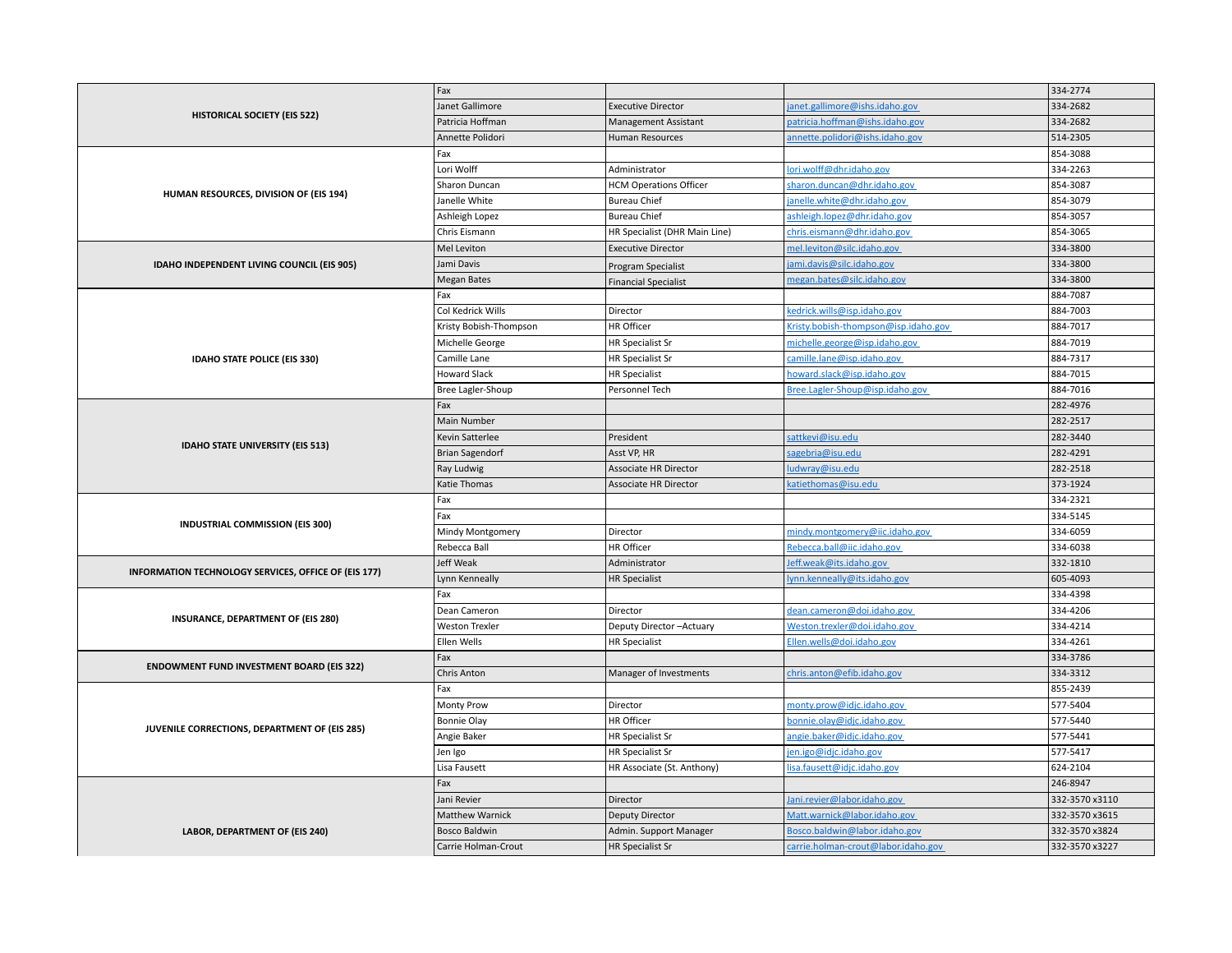|                                                           | Phyllis Pratt          | <b>HR Specialist Sr</b>            | phyllis.pratt@labor.idaho.gov              | 332-3570 x.3461      |
|-----------------------------------------------------------|------------------------|------------------------------------|--------------------------------------------|----------------------|
|                                                           | Cammie McBride         | Personnel Tech                     | cammie.mcbride@labor.idaho.gov             | 332-3570x3226        |
|                                                           | Fax                    |                                    |                                            | 334-5342             |
|                                                           | <b>Dustin Miller</b>   | Director                           | dmiller@idl.idaho.gov                      | 334-0242             |
|                                                           | Andrea Ryan            | HR Officer                         | aryan@idl.idaho.gov                        | 666-8602             |
| LANDS, DEPARTMENT OF (EIS 320)                            | Michelle Hermann       | <b>HR Specialist Sr</b>            | mhermann@idl.idaho.gov                     | 334-0237             |
|                                                           | Kaytlyn Duchnowski     | <b>HR Specialist</b>               | KDuchnowski@idl.idaho.gov                  | 334-0226             |
|                                                           | Maggie Maggied         | <b>HR Associate</b>                | mmaggied@idl.idaho.gov                     | 334-0244             |
| LAVA HOT SPRINGS (EIS 341)                                | Fax                    |                                    |                                            | 776-5273             |
|                                                           | Devanee Morrison       | <b>Executive Director</b>          | devanee.morrison@lava.idaho.gov            | 776-5221             |
|                                                           | <b>Bridget Losee</b>   | Management Assistant               | <u>bridget.losee@lava.idaho.gov</u>        | 776-5221             |
|                                                           | Fax                    |                                    |                                            | 792-2872             |
|                                                           | Cynthia Pemberton      | President                          |                                            | 792-2216             |
| LEWIS-CLARK STATE COLLEGE (EIS 511)                       | Vikki Swift-Raymond    | Director of HR                     | vswift@lcsc.edu                            | 792-2269             |
|                                                           | Lindsey Hight          | Assistant Director of HR           | Irhight@Icsc.edu                           | 792-2269             |
|                                                           | Amanda Greco           | <b>HR Associate</b>                | akgreco@lcsc.edu                           | 792-2269             |
|                                                           | Fax                    |                                    |                                            | 334-4016             |
| LIBRARIES, COMMISSION FOR (EIS 521)                       | Stephanie Bailey-White | State Librarian                    | stephanie.bailey-white@libraries.idaho.gov | 334-2150             |
|                                                           | Jamie Hess Smith       | Admin Services Manager             | jamie.smith@libraries.idaho.gov            | 639-4166             |
|                                                           | Pete Nelson            | <b>HR Specialist</b>               | peter.nelson@libraries.idaho.gov           | 639-4137             |
|                                                           | Fax                    |                                    |                                            | 947-9401             |
|                                                           | Jeff Anderson          | Director                           | jeff.anderson@liquor.idaho.gov             | 947-9400             |
| LIQUOR DIVISION (EIS 185)                                 | Tony Faraca            | Deputy Director                    | tony.faraca@liquor.idaho.gov               | 947-9414             |
|                                                           | Catie Wiseman          | Admin Support Manager              | catie.wiseman@liquor.idaho.gov             | 947-9410             |
|                                                           | Kristal Cilley         | HR Specialist, Sr.                 | kristal.cilley@liquor.idaho.gov            | 947-9467             |
|                                                           | Nicole Plumb           | <b>HR Associate</b>                | nicole.plumb@liquor.idaho.gov              | 947-9452             |
|                                                           | Fax                    |                                    |                                            | 334-3522             |
| <b>LOTTERY COMMISSION (EIS 440)</b>                       | Jeff Anderson          | Director                           | anderson@lottery.idaho.gov                 | 780-2500             |
|                                                           | <b>Becky Schroeder</b> | <b>Chief Operating Officer</b>     | bschroeder@lottery.idaho.gov               | 780-2501             |
|                                                           | Jennifer Quinno-Miller | HR & Administrative Officer        | jquinno@lottery.idaho.gov                  | 780-2502             |
|                                                           | Fax                    |                                    |                                            | 422-3348             |
|                                                           | Paula Edmiston         | <b>HR Manager</b>                  | pedmiston@imd.idaho.gov                    | 801-4271             |
| <b>MILITARY DIVISION (EIS 190)</b>                        | Gloria Duncan          | <b>Supervisory HR Specialist</b>   | gduncan@imd.idaho.gov                      | 801-4273             |
|                                                           | Mary Ann McCool        | <b>HR Specialist</b>               | mmccool@imd.idaho.gov                      | 801-4271             |
|                                                           | Allison Kerins         | <b>HR Assistant</b>                | akerins@imd.idaho.gov                      | 801-4274             |
|                                                           | Teresa Luna            | Director, OEM                      | tluna@imd.idaho.gov                        | 258-6540             |
|                                                           | Fax                    |                                    |                                            | 334-3945             |
| <b>OCCUPATIONAL &amp; PROFESSIONAL LICENSES (EIS 427)</b> | Russ Barron            | Director                           | russell.barron@dopl.idaho.gov              | 577-2500             |
|                                                           | Nicole Gallaher        | <b>Executive Assistant</b>         | nicole.gallaher@dopl.idaho.gov             | 577-2500             |
|                                                           | Kasandra Wright        | <b>HR Specialist</b>               | kasandra.wright@dbs.idaho.gov              | 332-4002             |
| PARDONS AND PAROLE, COMMISSION FOR (EIS 232)              | <b>Ashley Dowell</b>   | Director                           | adowell@idoc.idaho.gov                     | 334-2520             |
|                                                           | Felicia Forbus         | <b>Business Operations Manager</b> | fforbus@idoc.idaho.gov                     | 334-2520             |
| PARKS AND RECREATION (EIS 340)                            | Debbie Hoopes          | HR Officer                         | debbie.hoopes@idpr.idaho.gov               | 514-2257             |
|                                                           | Lupe Arteaga           | <b>HR Specialist</b>               | lupe.arteaga@idpr.idaho.gov                | 514-2491             |
| PERFORMANCE EVALUATIONS, OFFICE OF (EIS 102)              | Fax<br>Rakesh Mohan    |                                    |                                            | 334-3871             |
|                                                           |                        | Director                           | rmohan@ope.idaho.gov                       | 332-1470<br>364-6147 |
|                                                           | Fax                    |                                    |                                            | 332-1735             |
| PUBLIC DEFENSE COMMISSION (EIS 437)                       | Kathleen Elliott       | Director                           | Kathleen. Elliott@pdc.idaho.gov            |                      |
|                                                           | Jennifer Cichocki      | <b>Management Assistant</b>        | Jennifer.cichocki@pdc.idaho.gov            |                      |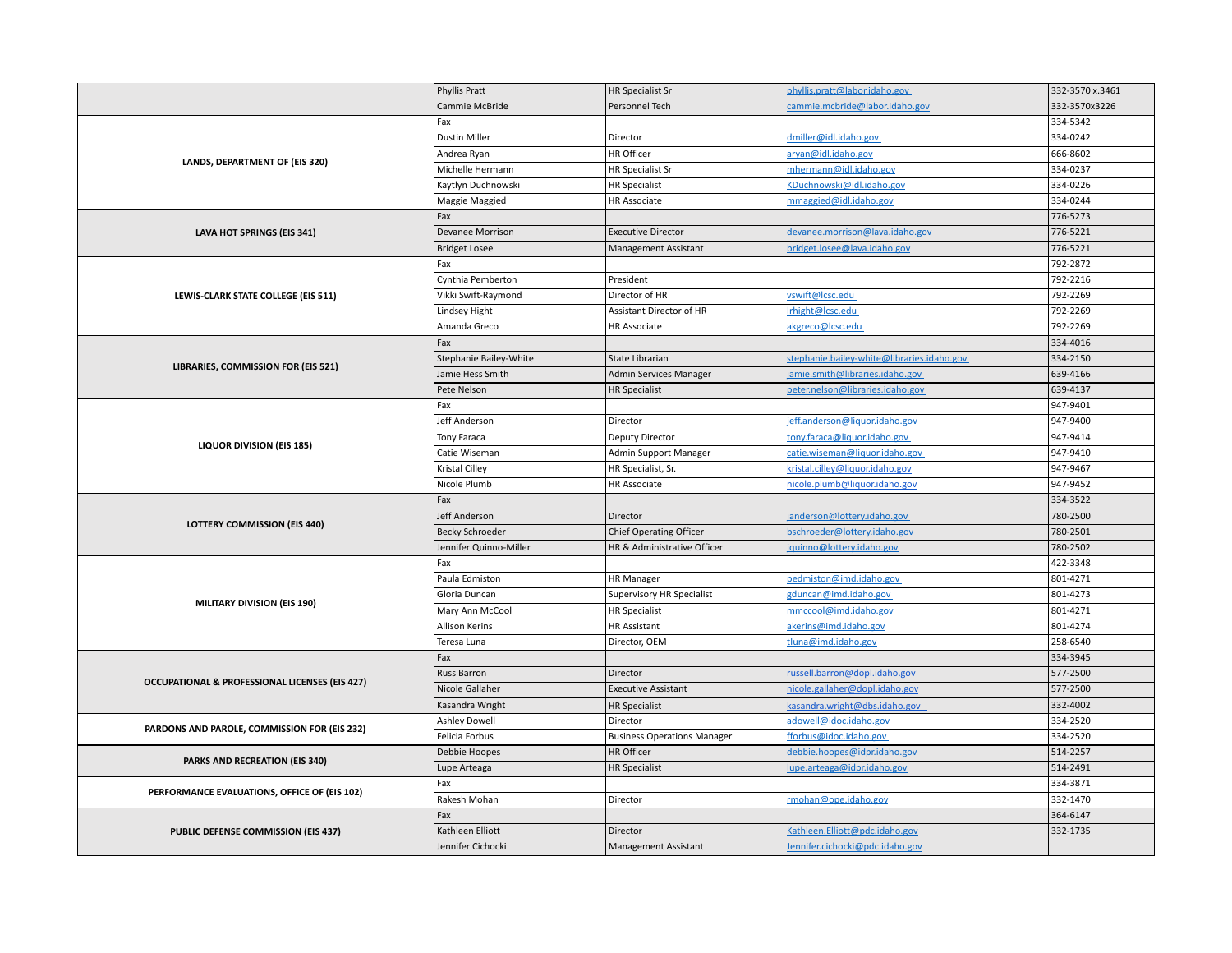|                                                      | Fax                  |                                     |                                   | 334-3804 |
|------------------------------------------------------|----------------------|-------------------------------------|-----------------------------------|----------|
| PUBLIC EMPLOYEE RETIREMENT SYSTEM OF IDAHO (EIS 183) | Don Drum             | Director                            | don.drum@persi.idaho.gov          | 287-9230 |
|                                                      | Michael Hampton      | Deputy Director                     | michael.hampton@persi.idaho.gov   | 287-9290 |
|                                                      | <b>Ellise Fowler</b> | <b>Financial Technician</b>         | ellise.fowler@persi.idaho.gov     | 287-9309 |
|                                                      | Fax                  |                                     |                                   | 415-5111 |
| PUBLIC HEALTH DISTRICT 1 (EIS 951)                   | Don Duffy            | <b>Interim Director</b>             | dduffy@phd1.idaho.gov             | 415-5163 |
|                                                      | Mashelle Kenney      | <b>HR Specialist</b>                | mkenney@phd1.idaho.gov            | 415-5189 |
|                                                      | Fax                  |                                     |                                   | 799-0349 |
| PUBLIC HEALTH DISTRICT 2 (EIS 952)                   | Carol Moehrle        | Director                            | cmoehrle@phd2.idaho.gov           | 799-3100 |
|                                                      | Tara Macke           | Deputy Director                     | tmacke@phd2.idaho.gov             | 799-0383 |
| PUBLIC HEALTH DISTRICT 3 (EIS 953)                   | Fax                  |                                     |                                   | 454-7722 |
|                                                      | Nikole Zogg          | Director                            | nikole.zogg@phd3.idaho.gov        | 455-5301 |
|                                                      | Sarah Price          | <b>HR Specialist</b>                | sarah.price@phd3.idaho.gov        | 455-5318 |
|                                                      | Fax                  |                                     |                                   | 327-8500 |
|                                                      | <b>Russell Duke</b>  | Director                            | rduke@cdhd.idaho.gov              | 375-5211 |
| PUBLIC HEALTH DISTRICT 4 (EIS 954)                   | Donna Mahan          | <b>Management Assistant</b>         | dmahan@cdhd.idaho.gov             | 327-8502 |
|                                                      | Gary Foote           | HR Manager                          | gfoote@cdh.idaho.gov              | 327-8503 |
|                                                      | Fax                  |                                     |                                   | 734-9502 |
|                                                      | Melody Bowyer        | Director                            | mbowyer@phd5.idaho.gov            | 737-5902 |
| PUBLIC HEALTH DISTRICT 5 (EIS 955)                   | Yvonne Humphrey      | <b>Administrative Assistant 2</b>   | yhumphrey@phd5.idaho.gov          | 737-5917 |
|                                                      | EJ Poston            | Administrative Assistant            | eposton@phd5.idaho.gov            | 737-5986 |
|                                                      | Fax                  |                                     |                                   | 234-7169 |
| PUBLIC HEALTH DISTRICT 6 (EIS 956)                   | Maggie Mann          | Director                            | mmann@siph.idaho.gov              | 239-5258 |
|                                                      | <b>Tyler Butler</b>  | Chief Operating Officer             | tbutler@siph.idaho.gov            | 478-6311 |
|                                                      | Gabbie Campa         | <b>HR Specialist</b>                | gcampa@siph.idaho.gov             | 239-5203 |
|                                                      | Fax                  |                                     |                                   | 525-7063 |
| PUBLIC HEALTH DISTRICT 7 (EIS 957)                   | Geri Rackow          | Director                            | grackow@eiph.idaho.gov            | 522-0310 |
|                                                      | Cheryl O'Connell     | <b>HR Specialist</b>                | coconnell@eiph.idaho.gov          | 533-3162 |
|                                                      | Fax                  |                                     |                                   | 373-7245 |
| <b>PUBLIC TELEVISION (EIS 520)</b>                   | Jeff Tucker          | General Manager                     | eff.tucker@idahoptv.org           | 373-7220 |
|                                                      | Michele Hinrichs     | <b>HR Specialist</b>                | michele.hinrichs@idahoptv.org     | 373-7340 |
|                                                      | Fax                  |                                     |                                   | 334-3762 |
| PUBLIC UTILITIES COMMISSION (EIS 900)                | Maria Barratt-Riley  | <b>Executive Director</b>           | maria.barratt-riley@puc.idaho.gov | 334-0337 |
|                                                      | Ryan Beus            | <b>HR Specialist</b>                | Ryan.Beus@puc.idaho.gov           | 334-0313 |
| <b>RACING COMMISSION (EIS 332)</b>                   | Fax                  |                                     |                                   | 884-7098 |
|                                                      | Ardie Noyes          | <b>Business Ops Manager</b>         | Ardie.noyes@isp.idaho.gov         | 884-7082 |
| <b>SECRETARY OF STATE</b>                            | Kathy Abbott         |                                     | Kathy.abbott@sos.idaho.gov        | 332-2824 |
|                                                      | Fax                  |                                     |                                   | 332-1799 |
| SOIL & WATER CONSERVATION COMMISSION (EIS 215)       | Delwyne Trefz        | Interim Administrator               | delwyne.trefz@swc.idaho.gov       | 332-1796 |
|                                                      | Rachel Misnick       |                                     | rachel.misnick@swc.idaho.gov      | 332-1790 |
|                                                      | Fax                  |                                     |                                   | 334-2172 |
| <b>SPECIES CONSERVATION (EIS 195)</b>                | Michael Edmondson    | Administrator                       | mike.edmondson@osc.idaho.gov      | 332-1551 |
|                                                      | Lisa McIntosh        | <b>Financial Officer</b>            | lisa.mcintosh@osc.idaho.gov       | 332-1554 |
| STATE APPELLATE PUBLIC DEFENDER (EIS 443)            | Eric Fredericksen    | Chief Public Defender               | efredericksen@sapd.state.id.us    | 334-2712 |
|                                                      | Rachel Murray        | Office Administrator                | rmurray@sapd.state.id.us          | 334-2712 |
| <b>STATE INSURANCE FUND (EIS 186)</b>                | Jaye B. Pierce       | VP - Human Resources                | jaye.pierce@idahosif.org          | 332-2550 |
|                                                      | Kaitlin Maquire      | Director                            | kaitlin.maguire@stem.idaho.gov    | 332-1726 |
| STEM ACTION CENTER, IDAHO (EIS 179)                  | Stephanie Lee        | <b>Grants and Contracts Analyst</b> | Stephanie.lee@stem.idaho.gov      | 332-1724 |
|                                                      | Sondra Chadd         | <b>Financial Officer</b>            | Sondra.chadd@stem.idaho.gov       | 332-1721 |